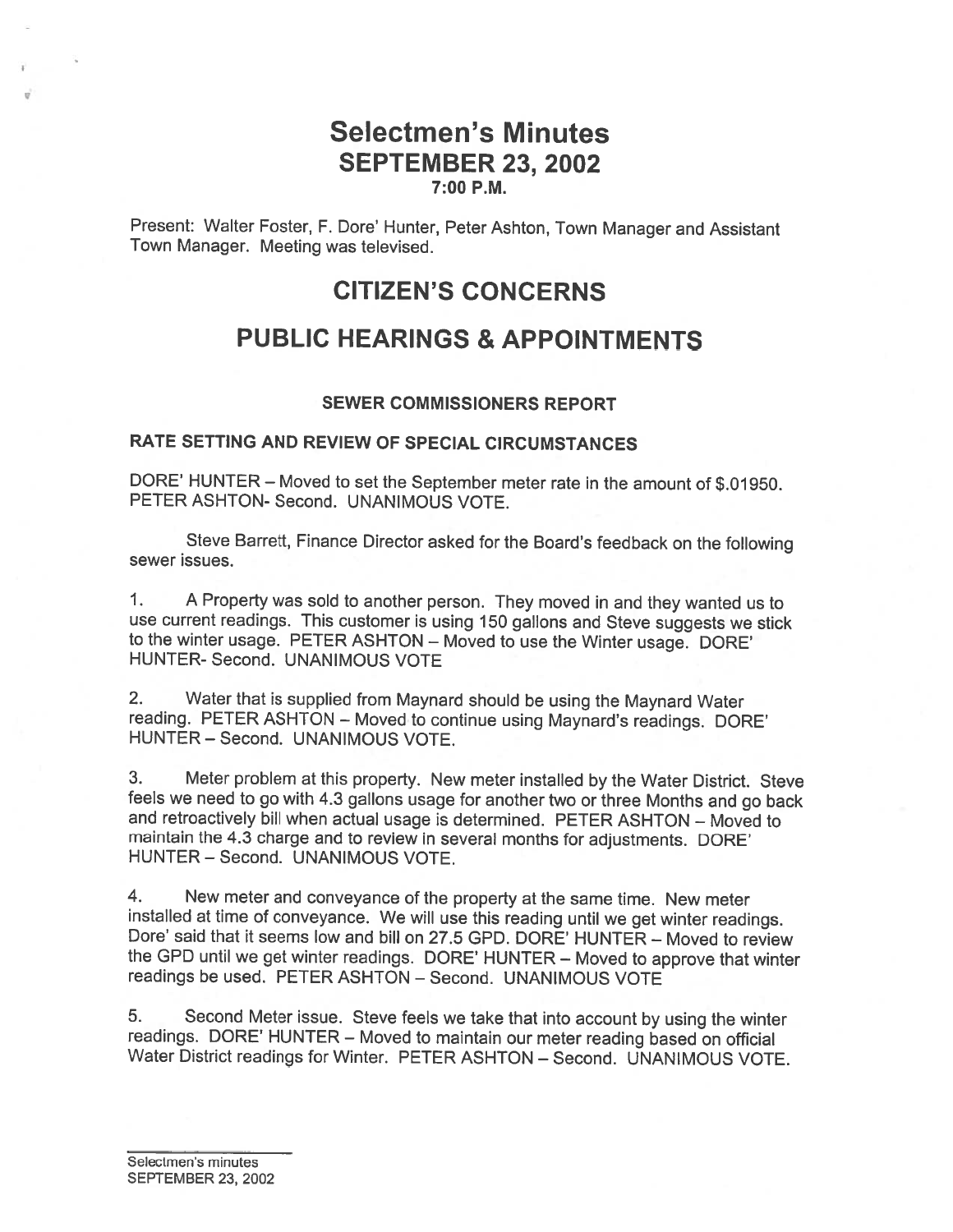DRUMMER FARMS HOOK-UP PERMITS- The Board discussed the issues around the installation and the reques<sup>t</sup> for <sup>a</sup> permit reduction. <sup>A</sup> \$1,500 compromise is outlined in Doug's memo. DORE' HUNTER — Moved to approve depending on how many holes will be opene<sup>d</sup> up for inspection at <sup>a</sup> time and if they have to do more inspections, that we charge full costs. PETER ASHTON — Second. UNANIMOUS VOTE.

DONELAN'S SUPERMARKET COMMON VICTULLERS LICENSE —DORE' HUNTER - Moved to approve. PETER ASHTON - Second. UNANIMOUS VOTE

O'NATURALS — COMMON VICTUALLER'S --Peter asked about serving liquor. They will not be serving liquor. Dore reminded them they can have up to <sup>120</sup> seats and there is no outside service. They are planning on 70-80 seats with no outside service. DORE' HUNTER — Moved to approve with the conditions regarding the number of approve<sup>d</sup> seats and that no outside service listed. PETER ASHTON — Second. UNANIMOUS VOTE.

Nancy Kingman — <sup>55</sup> Esterbrook Road, questioned the Hours of operation and smells. They want an hourly restriction on the permits and Baffles outside for noise reduction. She was referred to the Board of Health. As for the hours, they will close to the public at 8:00.

Graham Knowland— Stated that the Developer did not provide any <sup>p</sup>lans for use of equipment. He too was referred to the Health Dept. and Building Commissioner. He asked about location in the mall. They said on the end by Esterbrook. It was noted that that this has been the location for the restaurant since the <sup>p</sup>lans were submitted.

CPA PRESENTATION —Anne Forbes and Susan Mitchell-Hardt discussed Question #5 on the up coming ballot. She is <sup>p</sup>leased with the suppor<sup>t</sup> from town committees and others. They thanked the Board for their support.

Dore' said he has not seen the text of the act which has been modified.

Dore' also asked about the early towns that passed CPA and asked if there have been any questions or serious interpretation issues which could require further amendments.

Peter wanted <sup>a</sup> copy of the Amendment and asked how many are going to the ballot in November. They felt it was 10 or 12.

HDC OVERSIGHT — Micheala asked about appointments to the HDC. They wanted Anne Forbes appointed as an Alternate. The Selectmen were confident that they had appointed her already, but took another vote to be sure. DORE' HUNTER — Moved to again appoint Anne Forbes as an Alternate Member of the HDC with <sup>a</sup> term to expire 6/30/05. PETER ASHTON — Second. (Note from staff: Ms. Forbes was appointed on June 17<sup>th</sup>, 2002 under the Selectmen's blanket appointment list for the upcoming year.)

By Law -They have prepared the amendments and will provide <sup>a</sup> copy.

They asked about the exchange hall issue and the memorial on the common. They would like to have an oversight committee to control these issues. They want to move along and see about the veteran's memorial.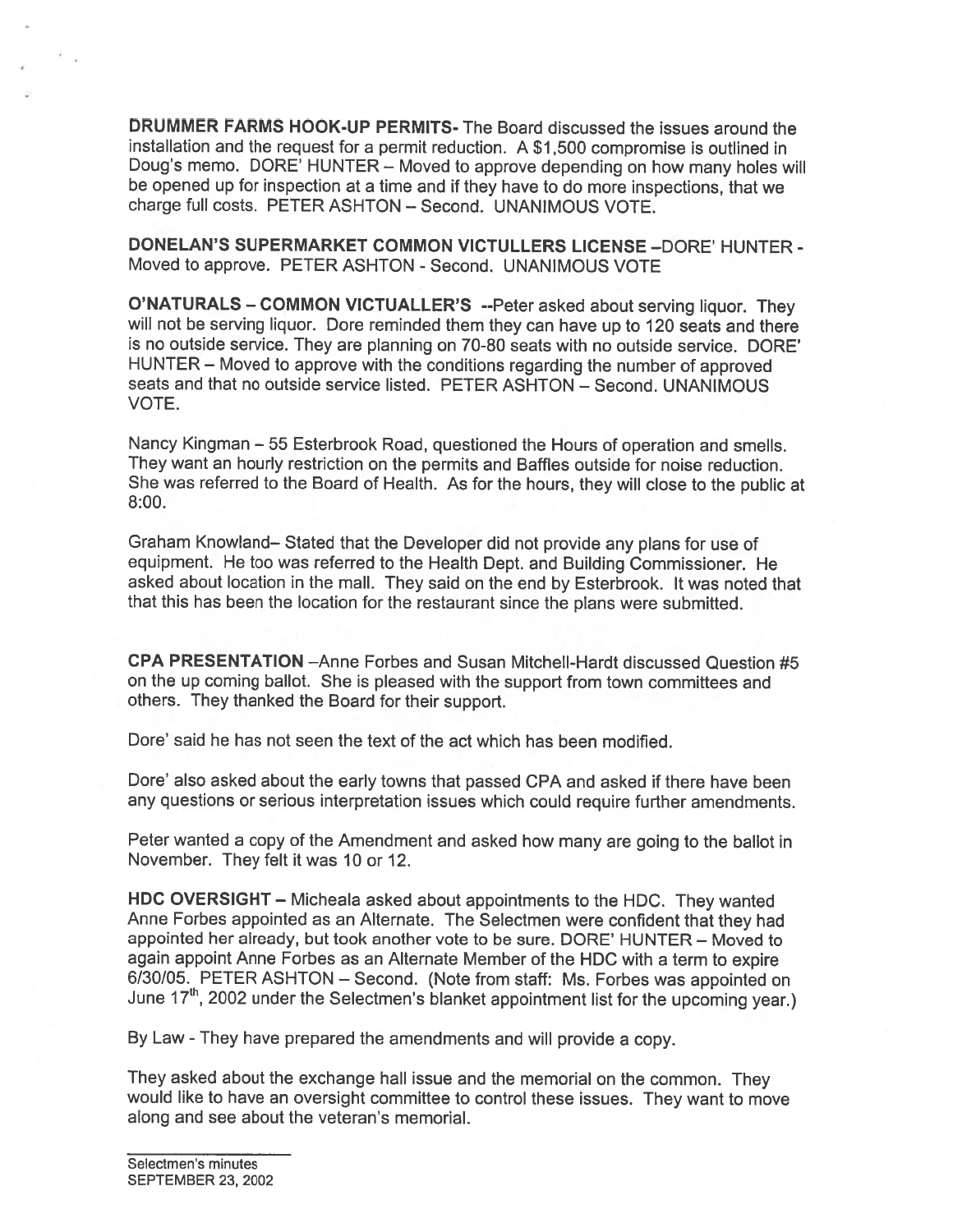They spoke about the issue as it pertains to the Exchange hall. They are uncomfortable with Mr. Berger's reques<sup>t</sup> for HDC to hold meetings. Dore' was in agreemen<sup>t</sup> but he needs to address the project issues with regard to parking and feels that Mr. Berger needs to do more to make his <sup>p</sup>lan work. <sup>A</sup> Site Plan will trigger the real issues.

BOARD OF ASSESSORS OVERSIGHT MEETING -Jim Kotanchik said they have had no problems and they are running smoothly. They will be doing <sup>a</sup> minor revaluation and they see no particular problems. Peter will ge<sup>t</sup> in touch with him about the Elderly Tax Committee.

SITE PLAN - COLLAGE MALL - #05124102-381 — CONTINUANCE - DORE' HUNTER — Moved to not take any further information, and to close the hearing. PETER ASHTON — Second. UNANIMOUS VOTE. Peter suggested that we have an early morning meeting to take care of this issue, since they have been continued because of no fault of theirs. It was suggested to meet before ALG on Thursday September 26 at 7:30 AM.

# SELECTMEN'S BUSINESS

CAC Report — Dore' reported about cross-town traffic and smoothing out Route 2 and having vehicles stay off side streets. They want to smooth the intersection of route 2 and Ill and also pu<sup>t</sup> an Opticon on route 2. They had asked for flow charts through 2020 at Wetherbee / School Streets. They have asked CPS to do the drawings in the packet. The best case 2020 based on alternative 5 as people like it best. Dore' continued to discuss the alternatives.

Dore' will continued telling them what we want to see there.

Town Manager's Salary- Peter wants to have the entire Board to discuss this issue. He asked that this be pu<sup>t</sup> on the next agenda when all Members will be present.

#### Preliminary FY04 Budget Discussion

Peter gave an update of ALG and expressed concern that we needed to be moving this along for budgets. He thinks on the municipal 1.9 will be voted this evening and then Don said he really thought we need to grapple with budgets and free cash and override issue. What an appropriate level of free cash expenditure is since the amount that we have is 3. Million. They will discuss an operating override. He will repor<sup>t</sup> back to ALG on Thursday. Trey is concerned with formal non-recommended cuts and discussion of Free Cash.

Peter asked if the Manager agreed with John's Not recommended list and proposed cuts. He noted we needed them on the table. Don agrees with these cuts. Peter said he agrees but would like to know the number of personnel, which don't appear in the mock recommendation.

Dore' asked about Hayward Road and if there were State monies available. Don felt not right away.

Selectmen's minutes SEPTEMBER 23, 2002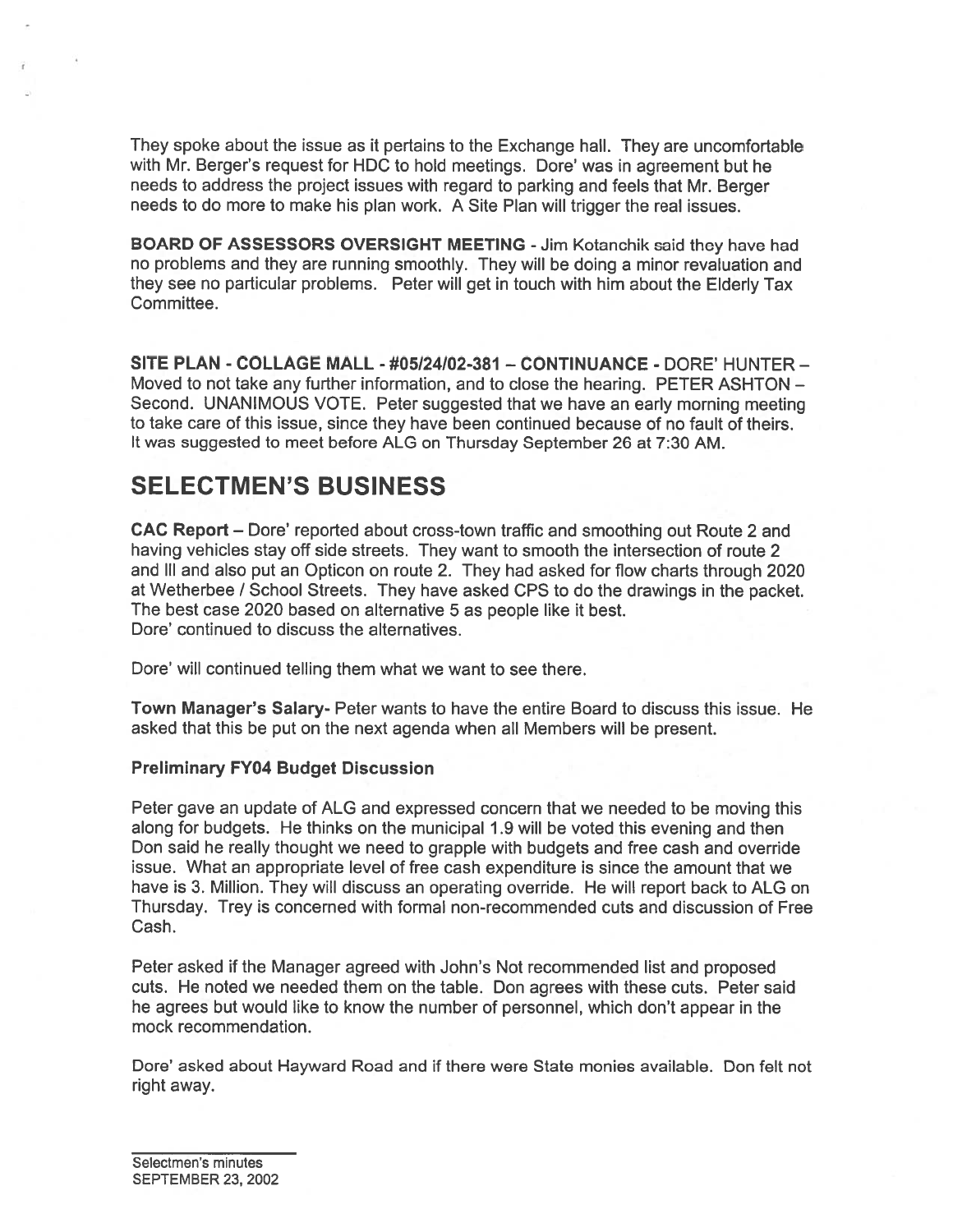Peter spoke about the rail trail. It appears we don't have <sup>a</sup> commitment from the Feds or State. DORE' HUNTER — Moved to that we approve the cuts of \$1.93 for not recommended selections. PETER ASHTON — Second. UNANIMOUS VOTE

Free Cash — Trey said he would like 2.5 as it is <sup>a</sup> little higher than expected and <sup>a</sup> discussion on the use of free cash ensued.

Peter said his view is yes, we do have more and would like to leave us with 1 million in Free cash. His only reservation relates to liabilities in the future especially with regar<sup>d</sup> to health care costs. We have that rainy day fund. He said it will hinge on funding of health Insurance.

Dore' agree<sup>d</sup> the <sup>2</sup> million was <sup>a</sup> goo<sup>d</sup> number and he would be comfortable with that number. He felt we needed to save some for the next year.

Walter said that we are in an excellerated budget process this year and feels comfortable with <sup>2</sup> million but would be interested in what the 200,000 could buy. He is not sure voters in town realize that we have budget busters. He also noted salaries and insurance couldn't be contained. He felt it is important that the town know these numbers are not coming out of the air and are told what would be cut so they can make an informed decision.

Override amount is directly related to Free Cash and cuts taken.

Dore' noted we needed to discuss the free cash use with the schools.

Dore' spoke about setting the amount of the override and the calculation of what can pass Town Meeting. Each time we have gone with the 30-year-old legislation we take the number down from what we really need. Cuts from previous years have not been restored. He felt we need 3 million but we would ask for 2 million. Dore' felt that we should be duty bound to ask for what we really need and not take an amount less than what is required.

Windsor Green Parking Expansion – Peter gave an update on the meeting they had. They talked in generalities and Peter said they will continue the conversation and that everyone is talking. We need to address this safety issue quicker than waiting for the legal suit to play out in the courts.

**O.A.R Funding Request - Dore' noted we cannot use town funds. He suggested we** have Doug Halley draft and an REP. Don felt he would be able to pu<sup>t</sup> something together. PETER ASHTON — Moved to approve the \$1,000 donation after it went through the REP process. DORE' HUNTER — Second. UNANIMOUS VOTE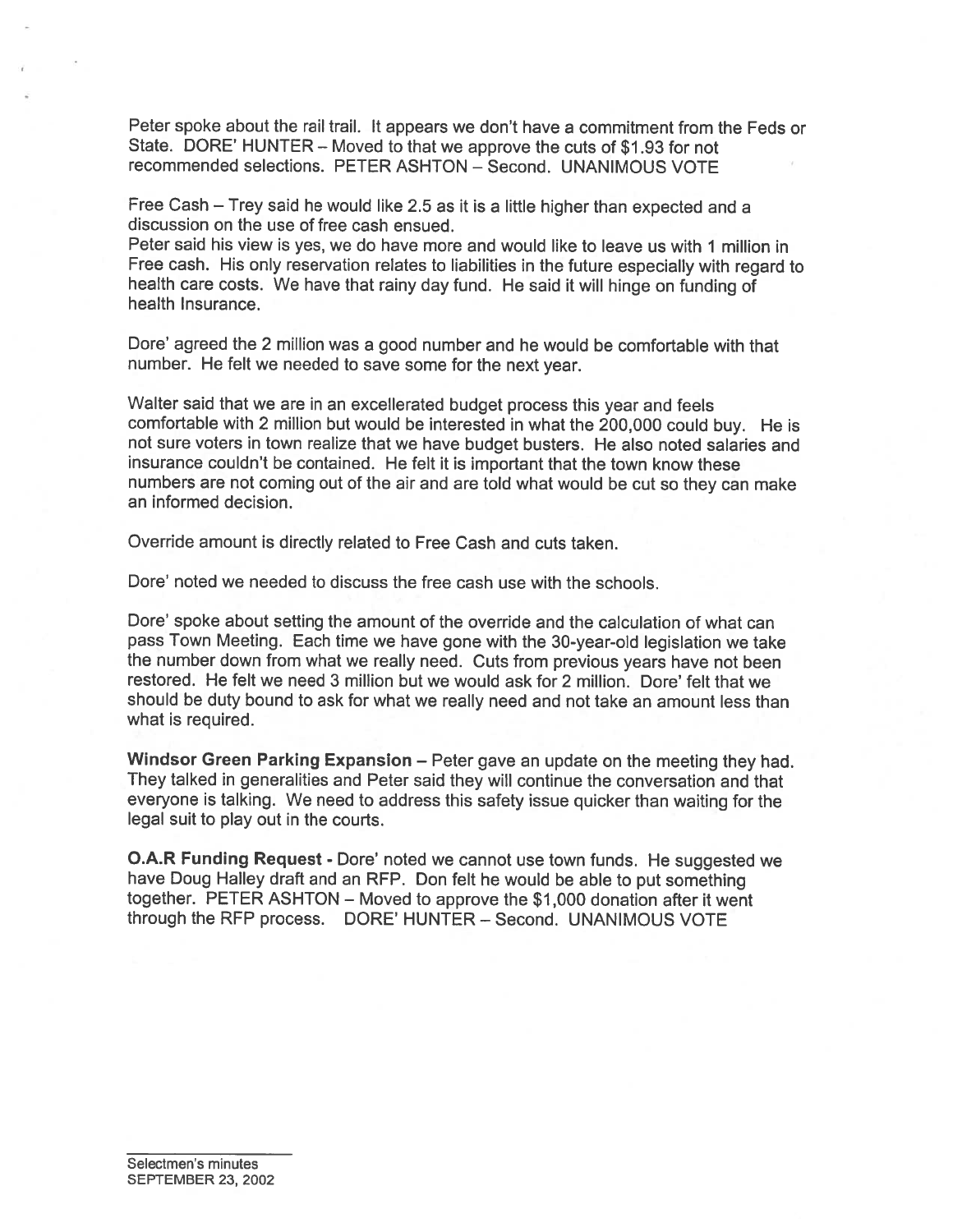Coffee sales at the commuter lot- DORE' HUNTER — Moved to grant permission but reserve the right in the future to charge <sup>a</sup> fee to the vendor as suggested by the Town Manager. PETER ASHTON- Second. UNANIMOUS VOTE.

#### OTHER BUSINESS

PSFC — Dore' updated the Board on the firm selection. He noted the entire committee was there and they all agreed on the selection.

Walter gave thanks to all those who took time to be present at Acton Day

# CONSENT AGENDA

DORE' HUNTER — Moved to approve with the inclusion of the Extra Information item to have the Board acceptance of <sup>g</sup>ift to the Police Department from Colonial Chevrolet. PETER ASHTON — Second. UNANIMOUS VOTE.

# TOWN MANAGER'S REPORT

# EXECUTIVE SESSION

Leurs Bonne h Christine Joyce **Recording Clerk** 

Date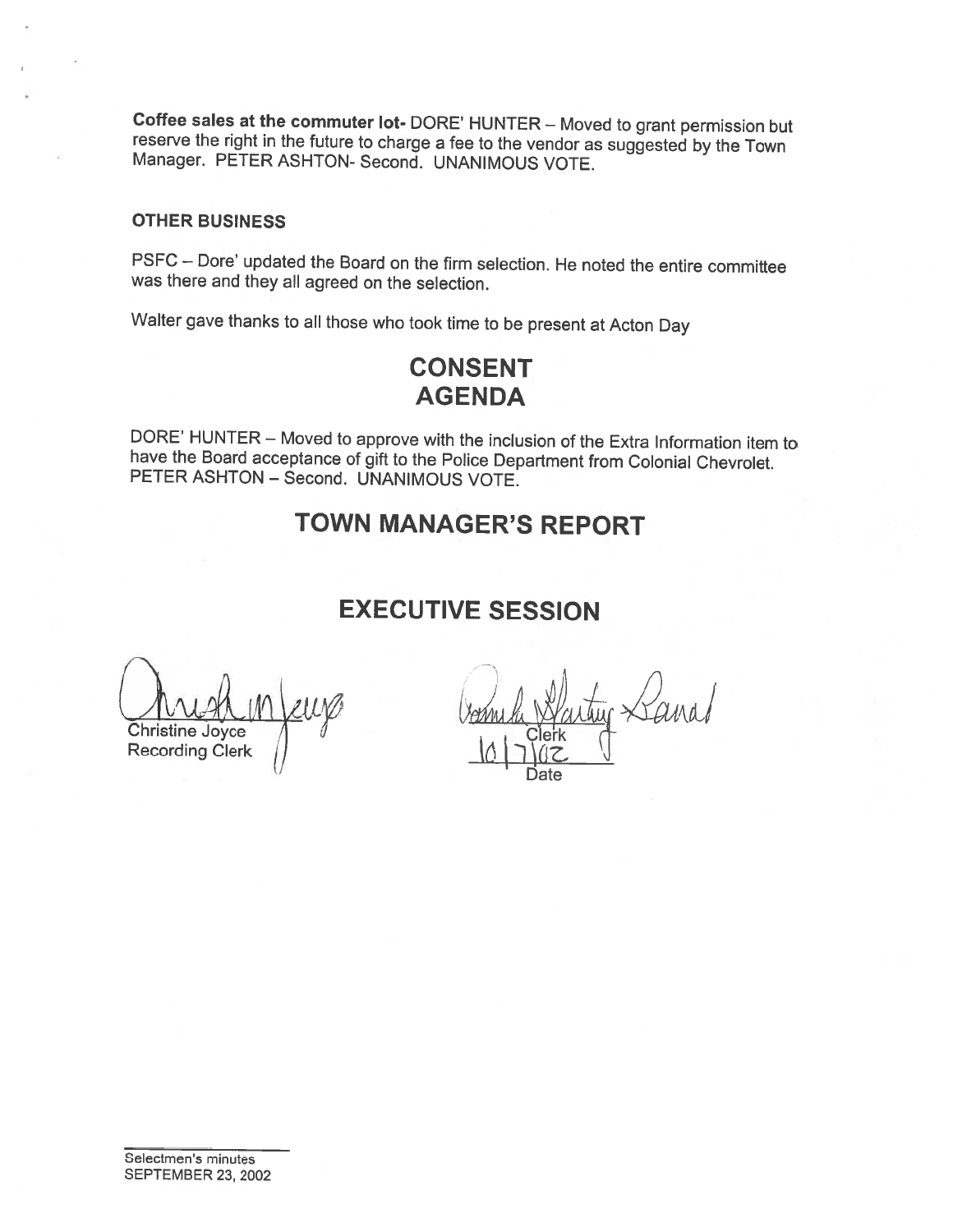TO: Board of Selectmen, Sewer Commissioners

FROM: Trey Shupert, Chairman

a.

SUBJECT: Selectmen and Sewer Commissioners Report

### SEPTEMBER 23, 2002 MEETING BEGINS AT 7:00 P.M.

### I. CITIZEN'S CONCERNS

- II SEWER COMMISSIONER'S REPORT
- 1. RATE SETTING AND REVIEW OF SPECIAL CIRCUMSTANCES Enclosed please find material is the subject regard.
- 2. DRUMMER FARMS HOOK-UP PERMITS Enclosed <sup>p</sup>lease find <sup>a</sup> request from the Drummer Farms Condominiums, along with staff comment, for the Commissioners consideration.

## III. PUBLIC HEARINGS & APPOINTMENTS

- 3. 7:10 DONELAN'S COMMON VICTUALLER'S 248 GREAT ROAD Enclosed <sup>p</sup>lease find application and staff comment in the subject regard.
- 4. 7:20 O'NATURALS COMMON VICTUALLER'S LICENSE <sup>145</sup> GREAT ROAD Enclosed <sup>p</sup>lease find application and staff comment in the subject regard. Please note previous Site Plan restrictions.
- 5. 7:30 CPA PRESENTATION Enclosed <sup>p</sup>lease find materials from Ms. Mitchell-Hart in the subject regard
- 6. 7:45 HDC OVERSIGHT MEETING
- 7. 8:00 BOARD OF ASSESSORS OVERSIGHT MEETING
- 8. 8:15 COLLAGE MALL SITE PLAN -Continued from 9/9/02.
- IV. SELECTMEN'S BUSINESS
- 9. CAC Report —Selectmen Hunter will provide <sup>a</sup> status report.

10. Town Manager's Salary— Selectman Ashton will address the Board in the subject regard.

11. Preliminary FY04 Budget Discussion — The Chairman wishes to discuss the staff recommended reductions, the positions which were not funded by staff, the amount of Free Cash that should be utilized for FY '04, and the need for an override.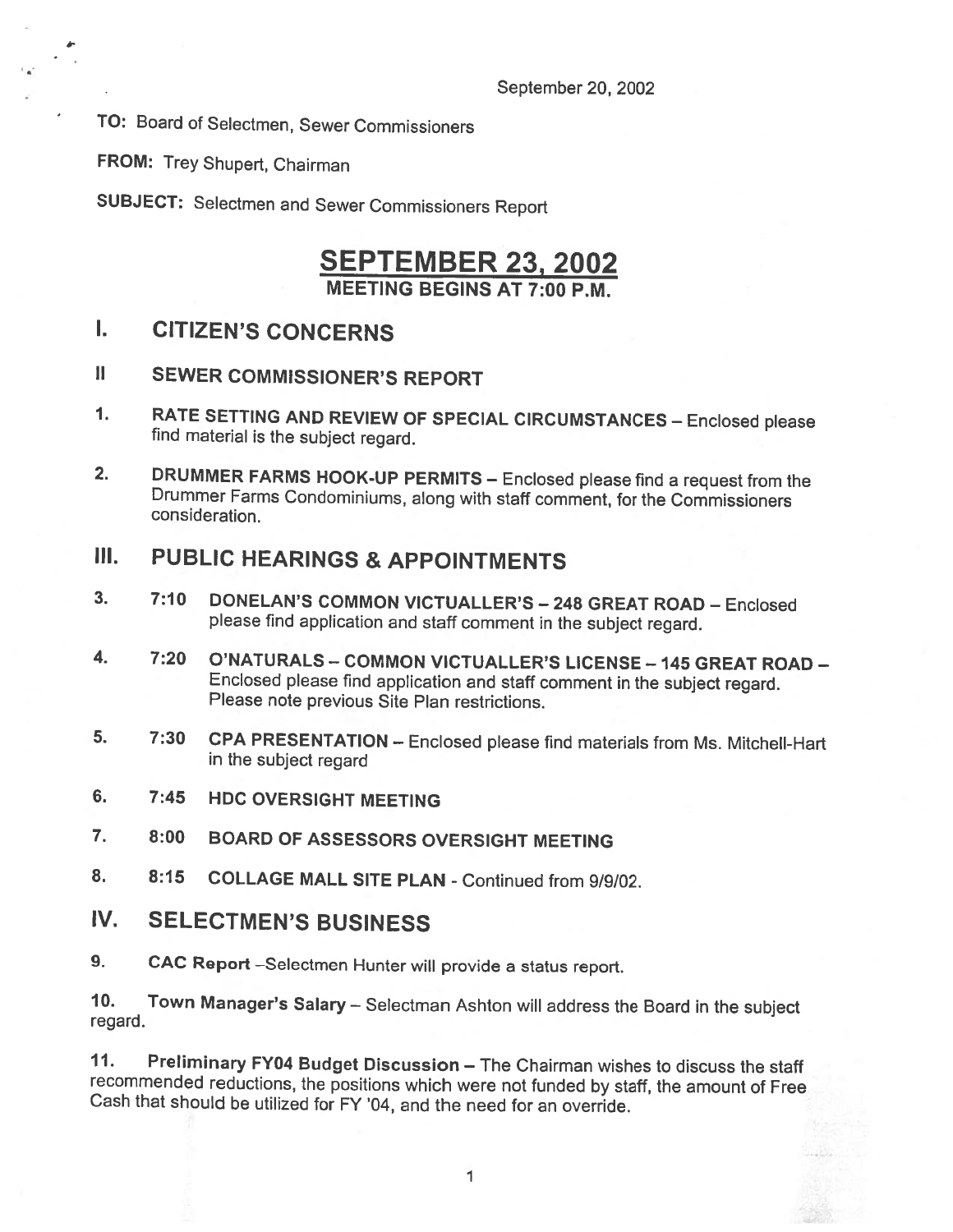12. Windsor Ave. Parking Expansion — Selectman Ashton will report to the Board in the subject regard.

13. O.A.R Funding Request — Enclosed <sup>p</sup>lease find <sup>a</sup> request for funds and staff comment.

14. COFFEE SALES AT COMMUTER LOT — Enclosed <sup>p</sup>lease find <sup>a</sup> request for coffee sales and Staff comments for Board action.

15. OTHER BUSINESS

a

## V CONSENT AGENDA

16. ACCEPT MINUTES — Enclosed <sup>p</sup>lease find minutes of the August <sup>19</sup> Meeting for Board acceptance.

17. FEDERAL EXCESS PROPERTY PROGRAM - Enclosed please find a form forwarded by the Fire Chief for Board signature.

## VI. TOWN MANAGER'S REPORT

## VII EXECUTIVE SESSION

#### ADDITIONAL INFORMATION

Enclosed <sup>p</sup>lease find additional correspondence that is strictly informational and requires no Board action.

#### FUTURE AGENDAS

To facilitate scheduling for interested parties, the following items are scheduled for discussion on future agendas. This IS NOT <sup>a</sup> complete Agenda.

Oct. 7, Plowing of Private Ways discussion/review.

#### GOALS 2002-2003

- 
- 
- 
- 
- 
- 
- 
- 
- 
- 
- 
- 
- 1. Labor Negotiations & Improve Labor Relations environment (Peter/Trey)<br>
2. Improve Communication with Town Boards (Peter/Trey)<br>
3. Towne Building Reuse (Walter/Dore'/Peter)<br>
4. ALG process be used for purpose of Budget P
-